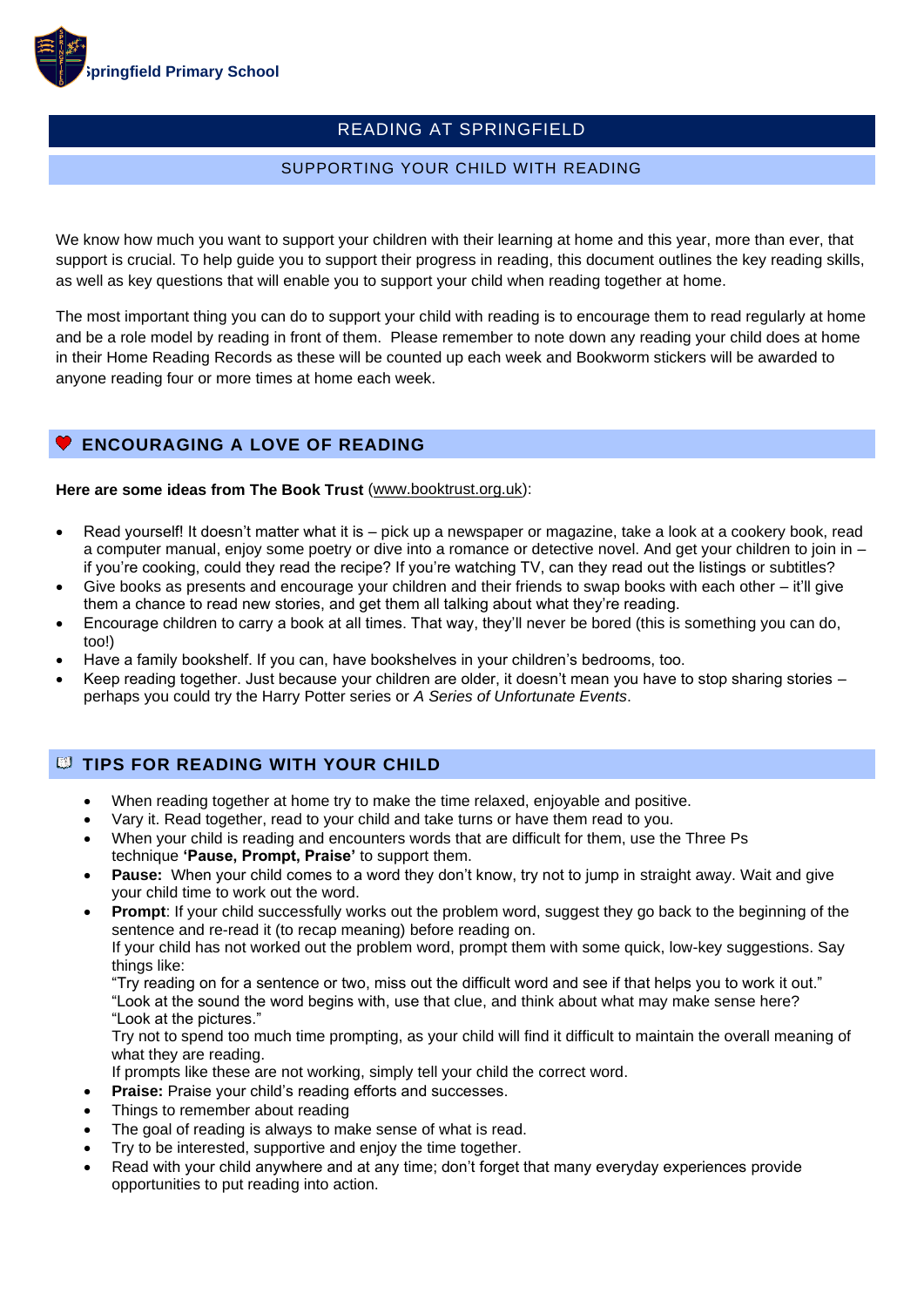

# **EYFS/KS1** QUESTION PROMPTS

What do you think this story is about? What did \_\_\_\_\_\_\_\_\_\_\_\_\_\_\_ (character) just do? Why do you think they did that? What do you think will happen next? Why do you think that? How do you think the story might end? Is  $(character)$  friendly/mean/nice...? Which character did you like the most? Why do they feel like this? Do the characters remind you of anyone you know? How do you think the character feels? Why? What does \_\_\_\_\_\_\_\_\_\_\_\_\_\_\_ mean? (check understanding of specific words) Which part of the story did you like the most/least? Why? What do we call the writing on the back of the book? or What does the blurb tell us? What is happening in the pictures? How do the pictures help you predict what the story will be about? What is the main problem in the story? How was it resolved? Can you think of another way it could be resolved? Were there any baddies/villains in the story? Were there any heroes/heroines?

## **KEY READING SKILLS** AND QUESTION PROMPTS

| Clarifying        | What does that word mean?<br>$\bullet$<br>Can you think of another word that means the same?<br>Where did the story take place?<br>$\bullet$<br>What happened?<br>Read the part that tells me<br>What did he/she do?<br>Where did?<br>Who are the main characters?<br>Who did?                                                                                                                                |  |
|-------------------|---------------------------------------------------------------------------------------------------------------------------------------------------------------------------------------------------------------------------------------------------------------------------------------------------------------------------------------------------------------------------------------------------------------|--|
| <b>Predicting</b> | What will happen next?<br>$\bullet$<br>What will he/she do next?<br>What will  do next?<br>What will the author do next?<br>How will he/she solve the problem?<br>How will it change?<br>$\bullet$<br>What will he/she tell us about next?<br>$\bullet$<br>What will the next page look like?<br>$\bullet$                                                                                                    |  |
| Inferring         | What make you think that?<br>$\bullet$<br>Can you explain why?<br>$\bullet$<br>What's your opinion?<br>$\bullet$<br>What does this tell you about?<br>Which words give you that impression?<br>What is this character like?<br>How does he/she feel at the moment? What tells you?                                                                                                                            |  |
| Linking           | What do you know about?<br>٠<br>Do you know another story?<br>Have you read a book with a similar theme?<br>Do you know another character like?<br>What do we know about this place/ point in time?<br>What do we already know about how this author writes?<br>What things are already familiar to you (structure, layout,<br>$\bullet$<br>characters, language)?<br>How has the period affected the writer? |  |